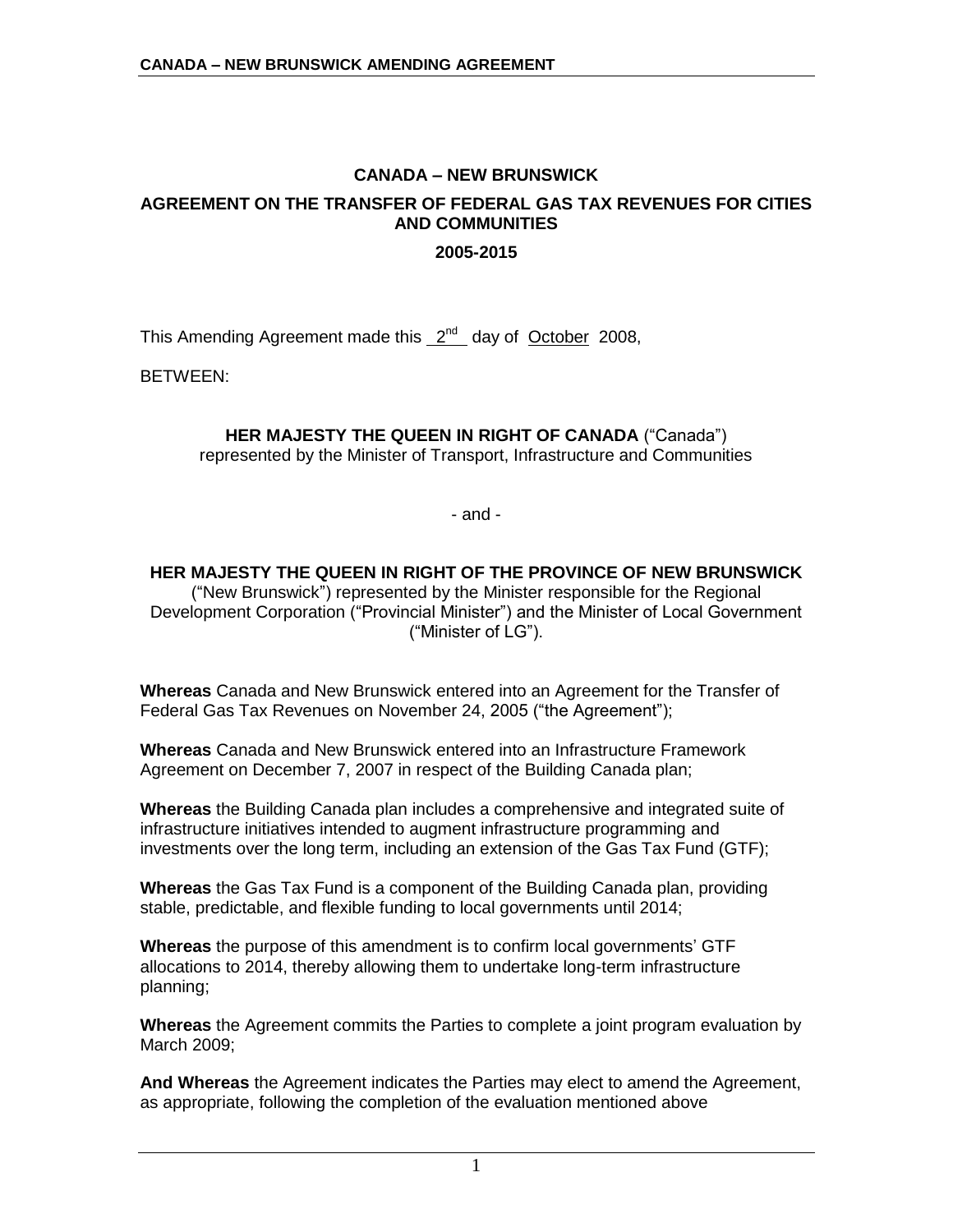**NOW THEREFORE** the Parties hereby agree as follows:

- 1. The Agreement is amended as set out below.
- 2. Terms not defined in this Amending Agreement have the meanings assigned in the Agreement.
- 3. Subsection 9.2 of the Agreement is deleted and replaced with the following:

### 9.2 Review

The Parties agree to consider amending the Agreement, taking into account the evaluation referenced in section 7.3. Funds for 2010-2014 will be released only after Parties incorporate any agreed upon amendments into the Agreement.

4. Subsection 9.3 will be added:

9.3 Agreement Renewal

(a) Once the Parties have incorporated any amendments into the Agreement as per 9.2, Canada's contribution to New Brunswick will be as follows:

| <b>Fiscal year</b> | Canada's<br><b>Contribution</b> |
|--------------------|---------------------------------|
| 2010-2011          | 44,633,000                      |
| 2011-2012          | 44,633,000                      |
| 2012-2013          | 44,633,000                      |
| 2013-2014          | 44,633,000                      |
| <b>TOTAL</b>       | 178,532,000                     |

(b) Canada's contribution identified in 9.3 (a) shall be allocated annually in the amount of 80% for incorporated areas.

(c) Canada's contribution identified in 9.3 (a) shall be allocated annually in the amount of 20% for unincorporated areas.

(d) The Provincial Minister shall distribute the portion of gas tax funding allocated under subsection 9.3 (b) to all incorporated areas on a per capita basis.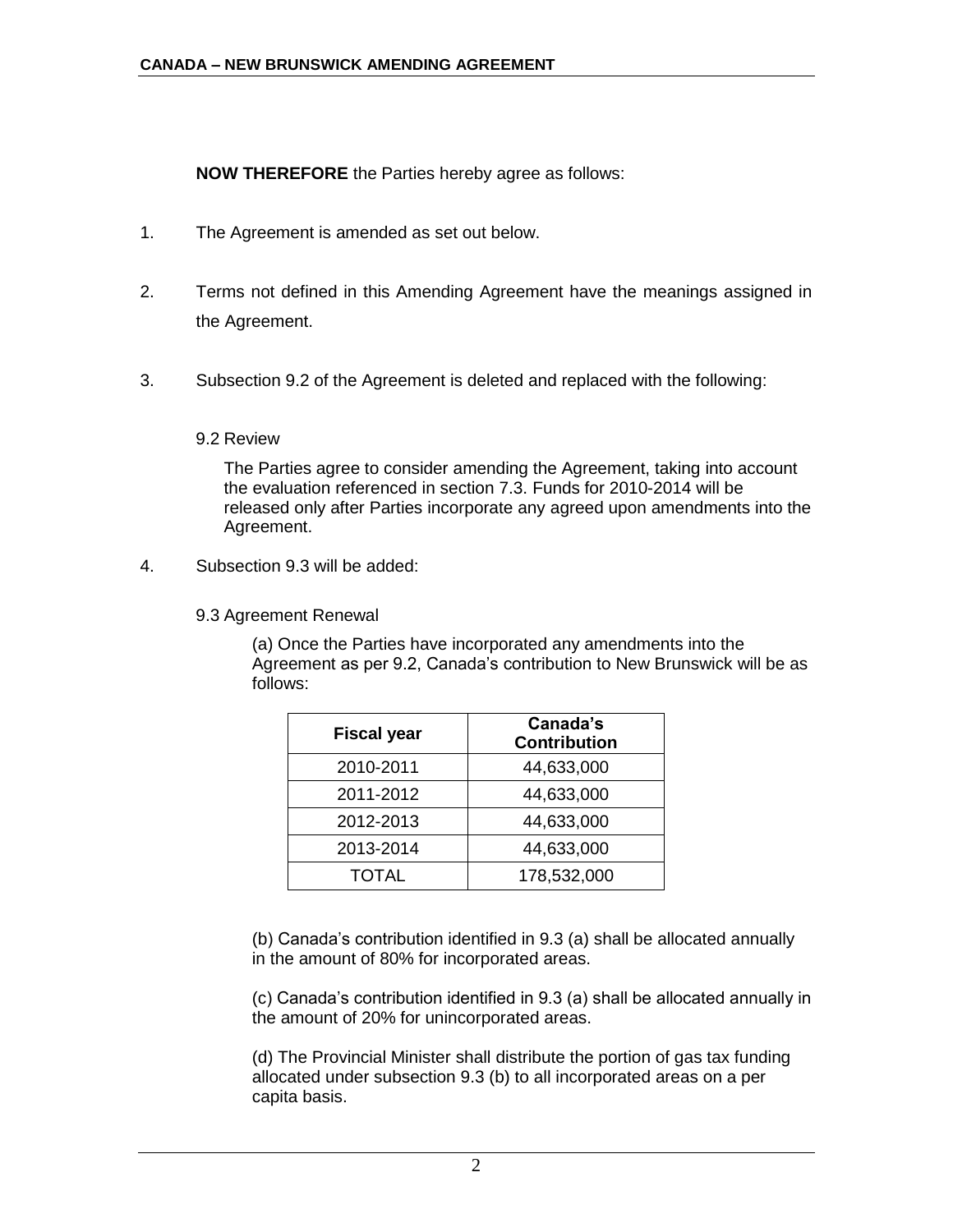(e) The Provincial Minister shall administer the portion of gas tax funding allocated under subsection 9.3 (c) on the basis of need and regional considerations.

(f) Before determining Fund allocations to unincorporated areas, New Brunswick may deduct from Canada's Fund contributions such amounts as Canada may approve for the purpose of paying New Brunswick's administrative costs mentioned in section 6.3

5. All other terms and conditions of the Agreement remain the same.